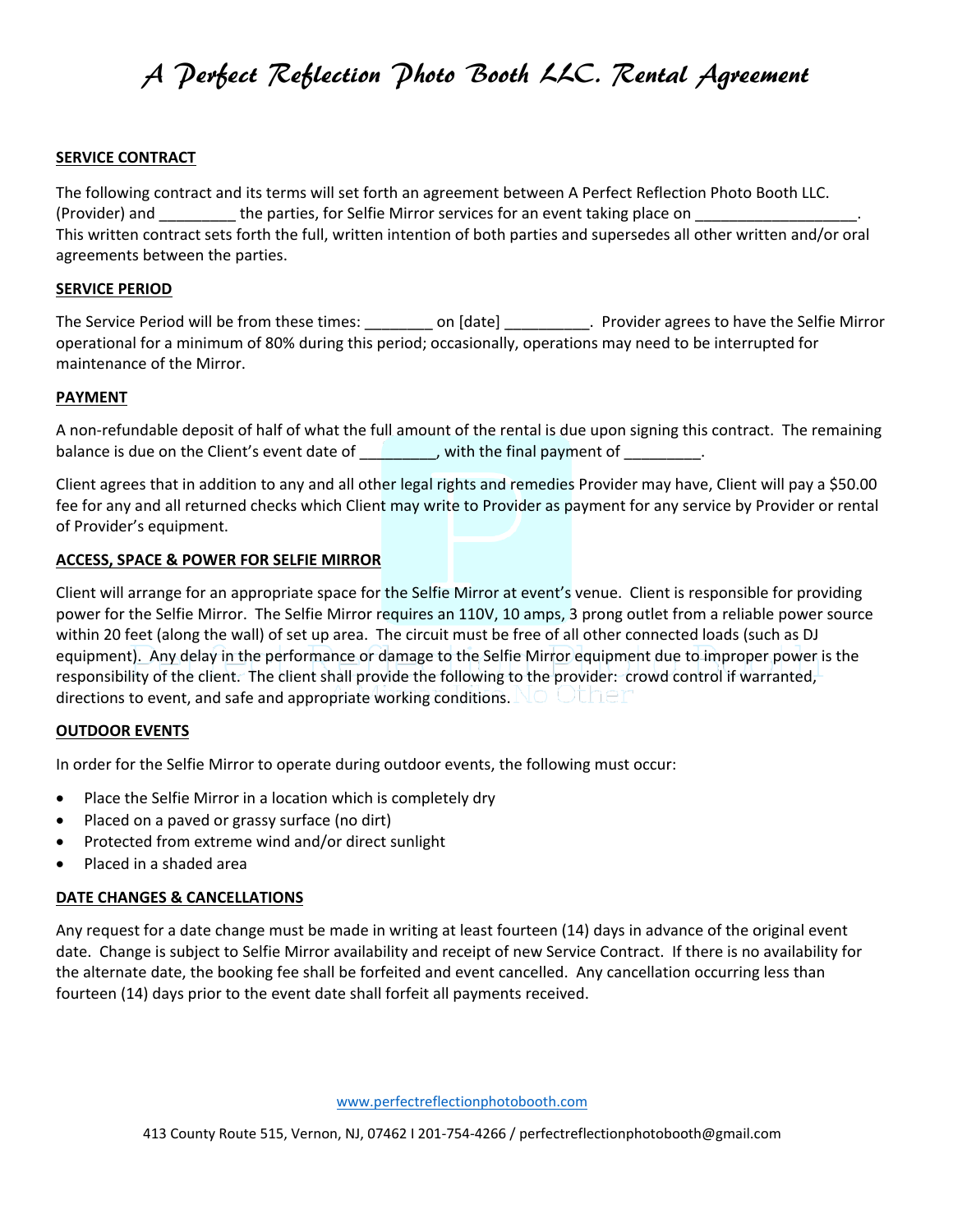### **IDLE HOURS AND FUEL SURCHARGE**

Idle hours can be arrange with the client at an additional cost. An example of idle hours is when a client books A Perfect Reflection Photo Booth for 4 hours, where the Mirror is operational from 3pm – 4pm and from 5pm – 8pm. Between 4pm – 5pm, the Selfie Mirror will be IDLE (at the client's request). This is usually for meals or speeches. This must be arranged no later than 1 week prior to the event.

The Provider will arrive 30 to 60 minutes prior to the service start time and depart 10 to 20 minutes after the service end time. If the Provider will be required to arrive or depart outside of these windows, then idle hours will be charged.

Travel costs are covered in all packages within a 50-miles radius of zip code 07462. A separate fuel surcharge will be billed for any trips that extend further than the 50 miles.

### **DAMAGE TO PROVIDER'S EQUIPMENT**

Client acknowledges that it shall be responsible for any damage or loss to the Provider's equipment caused by:

- a. Any misuse of the Provider's equipment by Client or its guests (invited or uninvited) or
- b. Any theft or disaster (including but not limited to fire, and/or flood). Client acknowledges Provider shall have the right to decline service to client's guests (invited or uninvited) for misuse, or unruly behavior.

### **INDEMNIFICATION**

Client agrees to, and understand the following:

- a. Client will indemnify provider against any and all liability related to Client's Event during or after the  $\sim$  -Client's event. Client will indemnify Provider from the time of service and on into the future, against any liability associated with Client.
- b. Client will indemnify Provider against any and all liability associated with the use of pictures taken within Selfie Mirror, its representatives, employees or affiliates at Client's event.

### **REFUSAL/DISRUPTION OF SERVICE**

In some rare occurrences, the provider reserves the right to immediately refuse service, pack up, and depart from the venue. Service will be disrupted without a refund if:

- a. The attendants are harassed, threatened, or abused by any guests.
- b. The equipment is damaged by the guest.

[www.perfectreflectionphotobooth.com](http://www.perfectreflectionphotobooth.com/)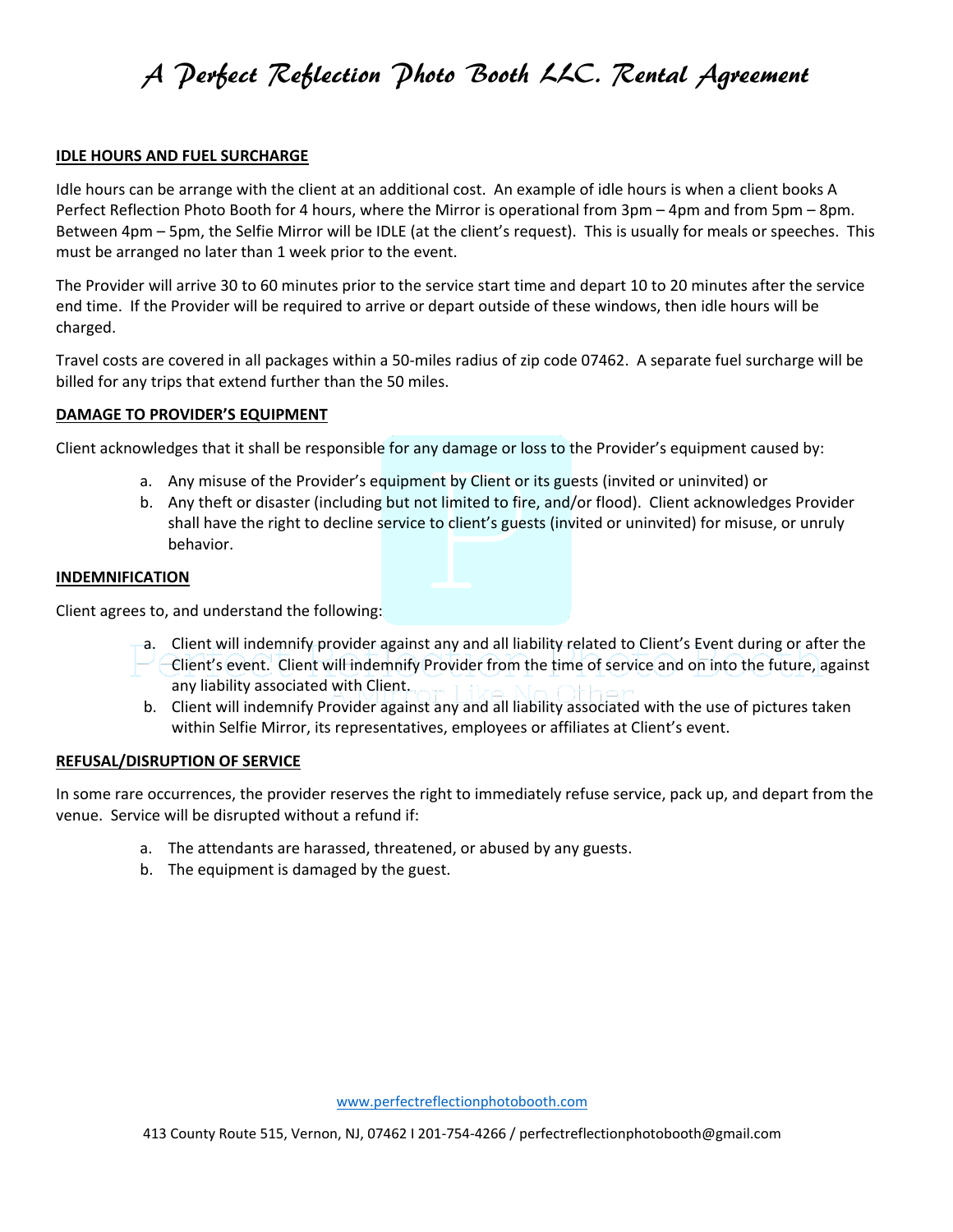### **MODEL RELEASE OPTION PLEASE SELECT YES OR NO**

The provider would like to use your photos on the A Perfect Reflection Photo Booth website but realizes some clients wish to have their photos remain private.

- **\_\_\_\_\_** Yes I agree to the model release below
- No I do not agree

Client agrees to, and understands the following: All guests using the Selfie Mirror hereby give "A Perfect Reflection Photo Booth", the right and permission to copyright and use, photographic portraits or pictures of any Selfie Mirror user who may be included intact or in part, made through any and all media now or hereafter known for illustration, art, promotion, advertising, trade, or any other purpose. In addition, I hereby release, discharge and agree to "A Perfect Reflection Photo Booth", from any liability that may occur or be produced in the taking of said picture or in any subsequent processing thereof, as well as any publication thereof, including without limitation any claims for libel or invasion of privacy.

\_\_\_\_\_\_\_\_\_\_\_\_\_\_\_\_\_ \_\_\_\_\_\_\_\_\_\_\_\_\_\_\_\_\_\_\_ INITIAL DATE

### **ONLINE PHOTO HOSTING**

The Provider offers online social media photo hosting for all of its events so friends and family can share and download their favorite memories. Please indicate if you would like your photos shared online:

Share online Share online (with password) Do not share the photos

### **MISCELLANEOUS TERMS**

If any provisions of these terms shall be unlawful, void, or for any reason unenforceable under Contract Law, then that provision, or portion thereof, shall be deemed separate from the rest of this contract and shall affect the validity and enforceability of any remaining provisions, or portions thereof. This is the entire agreement between Provider and Client relating to the subject matter herein and shall not be modified except in writing, signed by both parties. In the event of a conflict between parties, Client agrees to solve any arguments via arbitration. In the event Provider is unable to supply a working Selfie Mirror for at least 80% of the Service Period, Client shall be refunded a prorated amount based on the amount of service received. If the printer fails to produce the photos on site, the Provider will be allowed to send all of the photos for that event via email to the Client. Guests will have the opportunity to email the photos to themselves as well.

### **VENUE REQUIREMENTS**

Please communicate with the venue coordinator that the Provider will require the following:

- Six-foot table
- 2 Chairs
- 10' x 15' floor space

If you are unable to request this from the venue coordinator, please send the Provider the venue information so A Perfect Reflection Photo Booth can contact them on your behalf.

[www.perfectreflectionphotobooth.com](http://www.perfectreflectionphotobooth.com/)